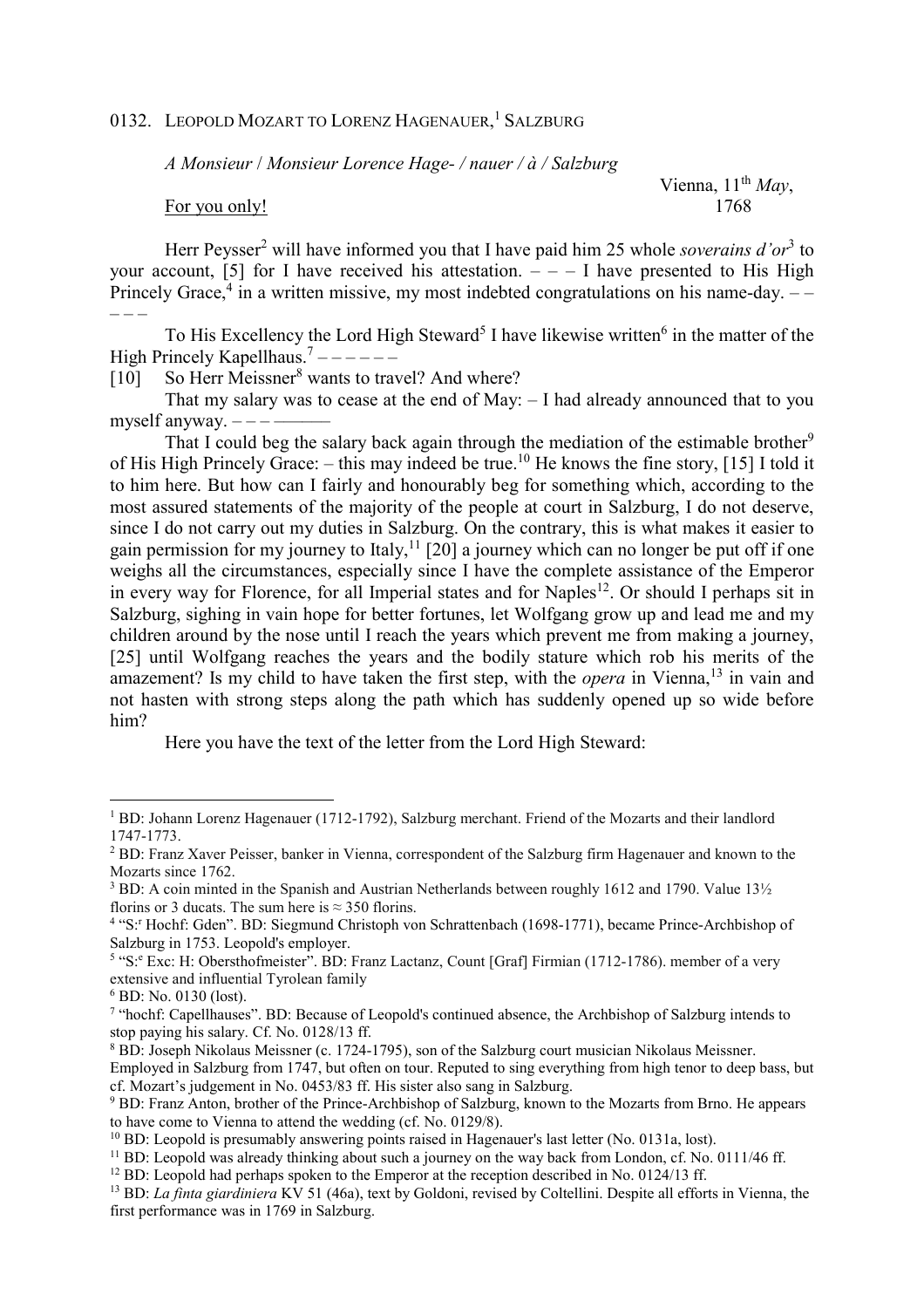[30] *Per espresso commando di S.A.R.ma devo far sapere à V.S. qualmente il Clement:<sup>o</sup> Principe P:re niente abbia in contrario, che il Sgr. Mozart se ne possi restar fuori à suo piacimento fin tanto che vuole, ed inoltre gli passerà ancora questo mese di Marzo il suo Salario; mà in avenire, quando non Sii attualmente persente in Salzburgo sarà bensi mantenuto come prima nel suo Servizio,* [35] *ma durante la sua assenza non gli lascierà più correre il solito Salario. Di tanto ho voluto render avisato V.S. etc. etc*. 14

You see, what graciousness!  $-$  So I can stay away as long as I choose as long as I do not desire that they should pay me. I am very well content with that. At least I can stay away without further accusations. [40] But I will not be able to leave here for Salzburg earlier than the end *Julii*. But our furs have now become a burden to us. I will soon send them in advance by carrier. On the other hand, I must – yes, I must – ask a favour. The heat is increasing constantly, and I have to feel ashamed when I appear in fine company in woollen clothes. Wolfgang also needs a lighter suit. [45] I must accordingly ask you to send down with the postcoach my silk suit from *Lyon*, my red cotton suit |: which I need for the journey back :| and the white-grey *camelot* suit for Wolfgang, the 2 Persian dresses for my wife and my daughter, and, if you find it, that certain ladies' hat with the gauze over the face, which will be in the large, round hat-box. [50] I will put down everything here in a list:

- 1. My silk suit from *Lyon*. *Camisole* jacket and 2 pairs of trousers.
- 2. My red cotton suit. Coat and *camisole*. the trousers are no longer usable. If the suit has a tear, Herr Daser<sup>15</sup> should quickly take a patch for it from the trousers, [55] it is only for the journey.
- 3. Wolfgang's *camelot* suit. Coat trousers and *camisole*. If you find a summer *camisole* as well, just lay it in alongside.
- 4. The 2 Persian dresses for my wife and daughter. My wife would ask you to make sure it is folded according to the *regula de tribus*.<sup>16</sup> She believes Jungfrau Rosalie<sup>17</sup> Joly
- [60] would take the task upon herself.
- $-5$ . and finally, since you have so many hats for the sun, it would be good if one or two could be allowed to come along with the rest.
- $-6$ . In my large softwood box, there will be in the middle drawer one or 2 rolled up packets of cloth patches from our clothes. [65] I would ask you to include with the rest of the baggage a patch for Wolfgang's red and cherry-coloured suit and for my English red-brown suit.

Only please pack it well, perhaps in a box, some of which you will find in our rooms anyway, and with a waxed linen cloth over it. It will also be best if it goes to Herr Peyser,<sup>18</sup> [70] whom I will of course inform of it. Herr Johannes,<sup>19</sup> if he has not yet arrived, will be in Salzburg for his name-day.<sup>20</sup> We all congratulate him *in optima amicitiae forma*<sup>21</sup> in the sure hope of meeting him on our arrival, if not in Neumarkt<sup>22</sup> then absolutely certainly at the Turnerwirt inn.<sup>23</sup> [75] We are all happy about his successful return. You also write to me about the music

 $\overline{a}$  $14 =$  "By express command of His Highest Reverence I have to inform Your Lordship how the Most Merciful Princely Father has no objection if Signor Mozart should remain away from his post as long as he pleases and, furthermore, will grant also for this month of May his salary, but in future, when he is not actually present in Salzburg, he shall be nevertheless kept in his position as before, but during his absence his usual salary shall no longer be allowed to pass to him. Of this much did I wish to advise Your Lordship etc. etc."

<sup>&</sup>lt;sup>15</sup> BD: A Salzburg tailor.

<sup>&</sup>lt;sup>16</sup> BD: Rule of three: a simple arithmetical calculation based on proportions.

<sup>17</sup> BD: Rosalia.

<sup>18</sup> BD: Peisser.

<sup>&</sup>lt;sup>19</sup> BD: Cf. No. 0113/10. Hagenauer's second son, Ignaz Joseph Hagenauer (1743-1780), cf. No. 0032.

<sup>&</sup>lt;sup>20</sup> BD: 24<sup>th</sup> June.

 $21 =$  in friendship of the best kind.

<sup>&</sup>lt;sup>22</sup> BD: 23 km east of Salzburg.

<sup>23</sup> BD: In Gnigl, a suburb of Salzburg.